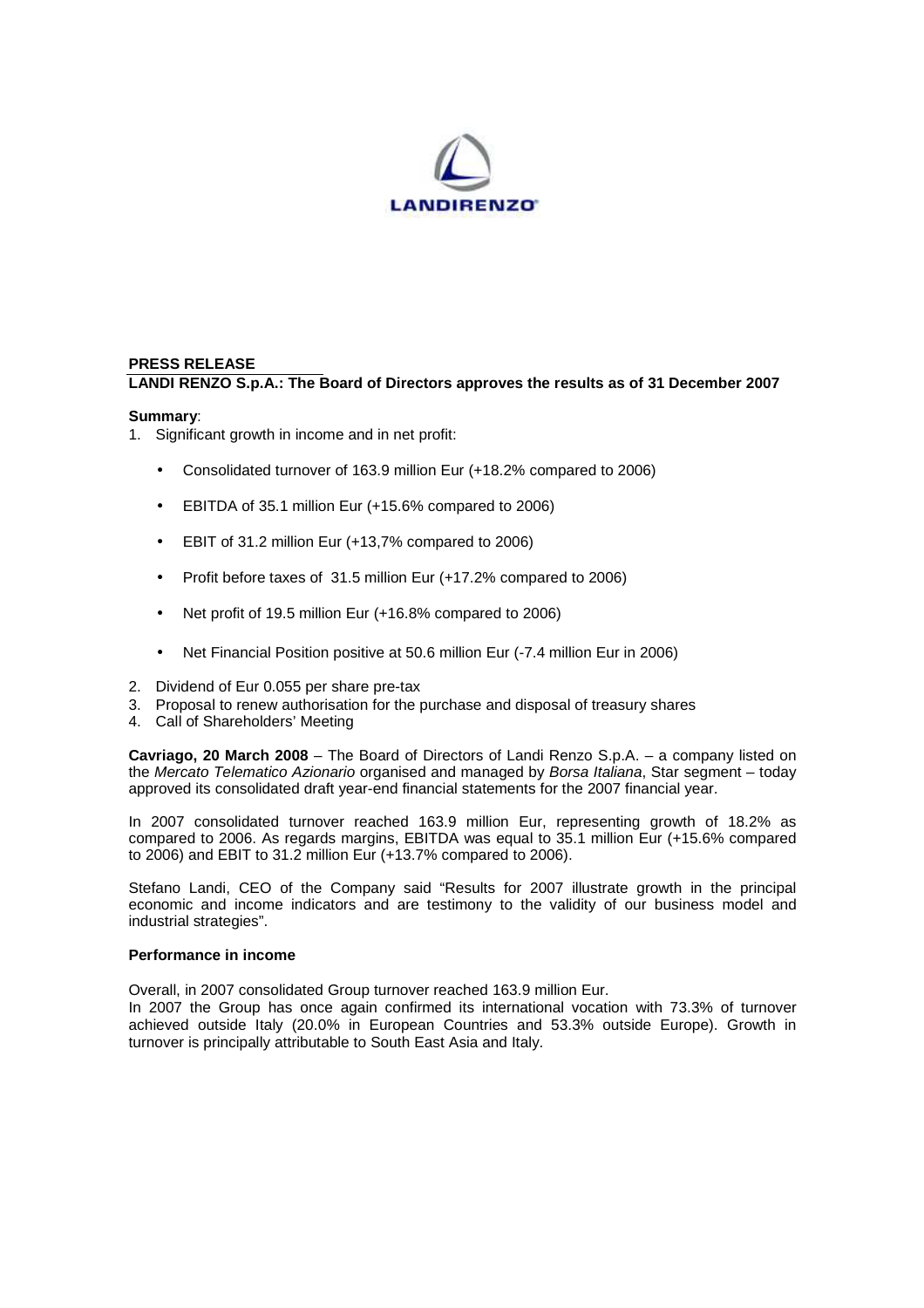

The Italian market had a 23.2% growth with respect to the previous year and its turnover amounted at 43.8 million Eur.

The South East Asian market had a 27.4% increase with respect to 2006 mainly driven by the Iranian market where automotive CNG is particularly supported.

#### **Performance in EBITDA**

In 2007 EBITDA amounted to 35.1 million Eur, an increase of 15.6% as compared to 2006. Profit margin amounted to 21.4% despite significant growth in turnover for geographic areas with lower margins, thanks to efficient strategies for the acquisition of electronic components, reductions in outsourcing costs and improvements in productivity in the process for the manufacture of injectors.

#### **Performance in EBIT**

EBIT amounted to 31.2 million Eur, an increase of 13.7% as compared to 2006. Amortizations grew about 1 million Eur both for the increase in the amortizations due to new plant and machinery and for the increase in the amortizations of Research&Development expenses capitalised in previous years.

#### **Profit before taxes and net profit**

Profit before taxes amounted to 31.5 million Eur, an increase of 17.2% as compared to 26.9 million Eur in 2006. Growth in profit before taxes is also due to positive results in financial management which benefited from funds originating from income from the listing, which occurred on 26 June 2007. Net profit grew by 16.8%, reaching 19.5 million Eur.

#### **Financial position**

The net financial position for the Group at the end of December 2007 is positive at 50.6 million Eur as compared to a negative net financial position at 31 December 2006, equal to -7.4 million Eur. Cash mainly represents income deriving from the listing transaction last summer.

### **Positive changes in 2007 12 months cumulated financial results presented in 4Q 2007**

After the approval of the controlled companies balance sheets by their Board of Directors, there have been some positive changes in Exchange rate and some reclassifications as compared to data presented during the  $4<sup>th</sup>$  quarter financial results. Net Profit increased of 152,000 Eur as a consequence.

#### **Corporate Governance Report**

The Board has examined and approved the annual corporate governance report and the report on compliance with the Self-Regulatory Code for listed companies relating to 2007.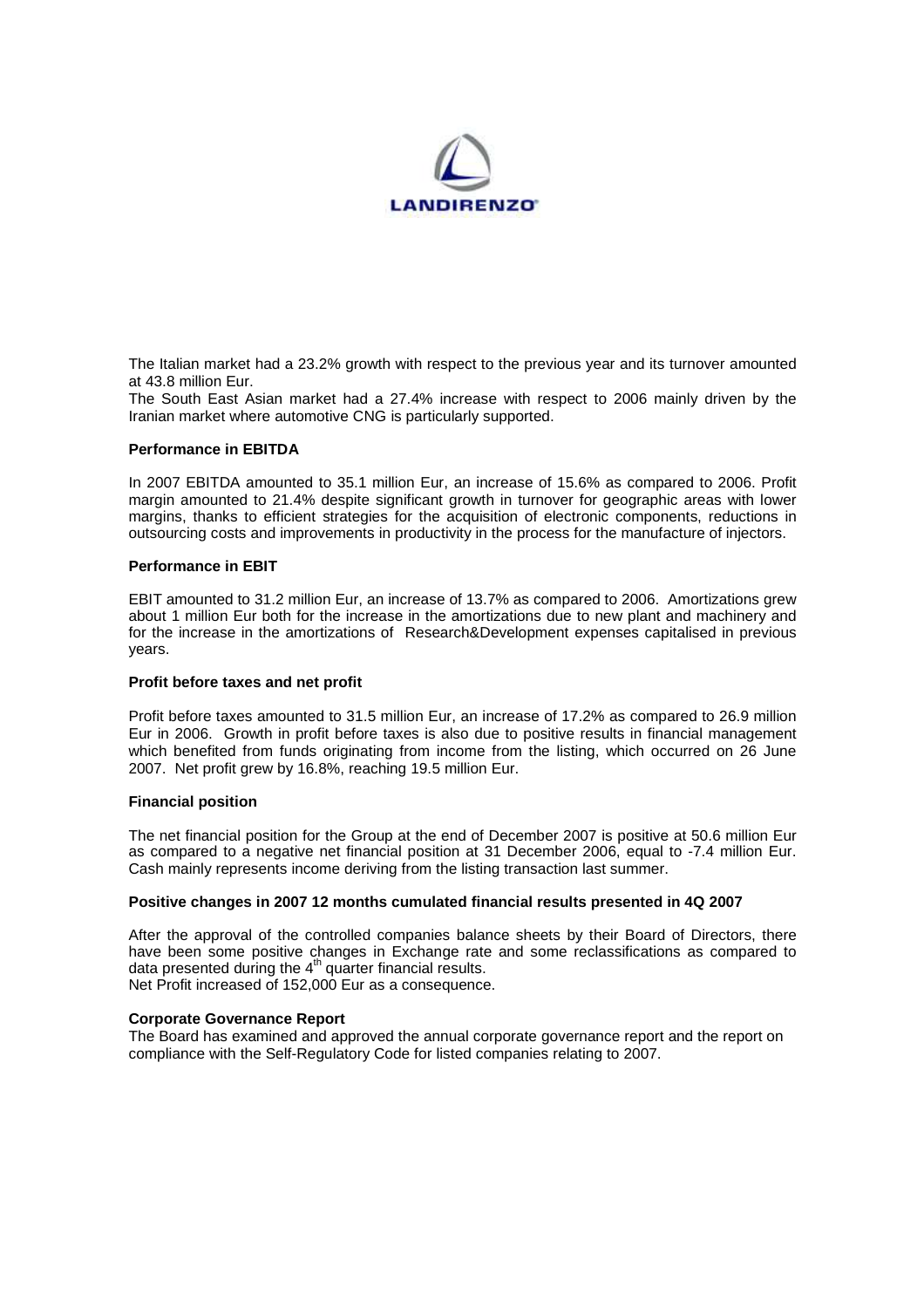

#### **Call of the extraordinary and ordinary Shareholders' Meeting**

The Board of Directors of Landi Renzo S.p.A. has called an extraordinary Shareholders' meeting and an ordinary Shareholders' meeting on 23 April 2008 and 24 April 2008, at first and second call respectively, at 9.00 hours, at the registered offices of the company in Cavriago (Reggio Emilia) Località Corte Tegge, Via Nobel 2/4.

#### **Proposal for allocation of profits**

The Board of Directors of Landi Renzo S.p.A. has resolved to submit to the Shareholders' Meeting a proposal to allocate net year-end profit, equal to Eur 13.167 million Eur, to a dividend, for Eur 6.187 million Eur to be divided in the amount of Eur 0.055 pre-tax for each outstanding share, equal to a total of 112,5 million, with n.1 coupon detachment on 5 May 2008 and payment commencing from 8 May 2008.

#### **Composition and remuneration of the Board of Directors**

The Board of Directors of Landi Renzo S.p.A. has resolved to submit to the Ordinary Shareholders' Meeting any decision regarding the appointment of a director in replacement of the resigning Director Silvia Landi.

The Board of Directors has also assessed the independence of its members and has acknowledged that the Directors Alessandro Ovi and Tomaso Tommasi di Vignano have confirmed that they continue to fulfil the independence requisite, pursuant to applicable provisions of laws and regulations.

The Board of Directors has also resolved to submit to the Ordinary Shareholders' Meeting any decision regarding the determination of the maximum variable remuneration to be allocated to each executive director for the 2008 financial year, to be paid upon achievement of objectives specifically identified by the Board of Directors.

#### **Organisation, Management and Control System pursuant to D. Lgs. 231/2001**

The Board of Directors has resolved to approve the Organisation, management and control system pursuant to D. Lgs. 231/2001, together with all related acts, including the Code of Ethics and the Special Part and has appointed and established a Supervisory Body pursuant to Decree 231, in the persons of Messrs Enrico Gardani, Domenico Aiello and Daniele Ripamonti.

Relative documentation will be made available to the public on the Issuer's web-site.

#### **Proposal to revoke and grant new delegation for the purchase of treasury shares**

The Board of Directors has also resolved to seek authorisation from the Ordinary Shareholders' meeting, subject to revocation - for the part not yet executed - of the resolution adopted by the ordinary shareholders' meeting held on 7 March 2007, pursuant to and for the purposes of section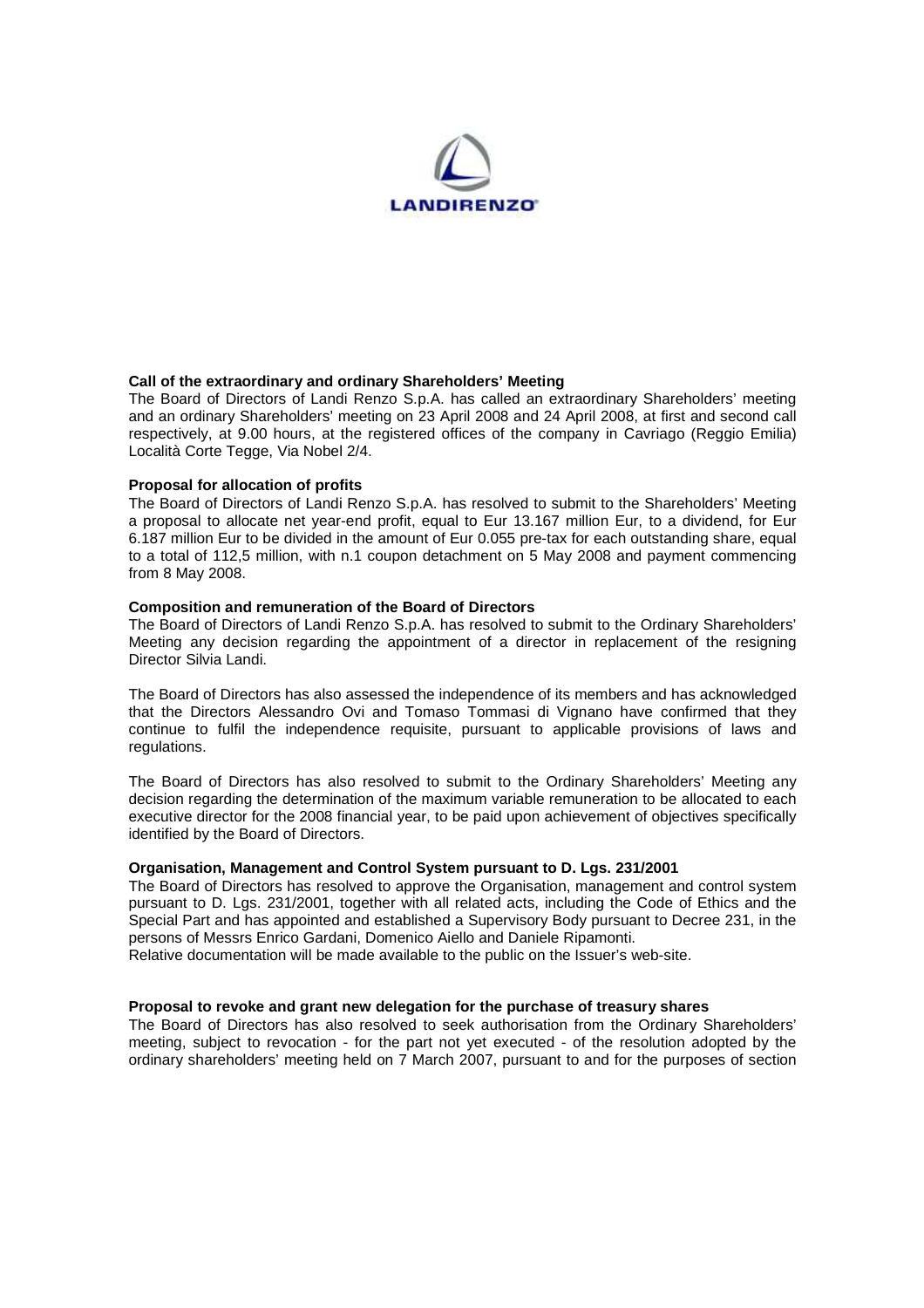

2357 civil code, for the purchase of Company treasury shares. Authorisation will concern a maximum number of shares the total nominal value of which, including any shares owned by subsidiaries, shall not exceed one tenth of the share capital.

This authorisation is requested not only in order to stabilise prices in relation to contingent market situations, improving the stock liquidity, but also for other possible purposes, such as availability of treasury shares to be used in the context of stock option plans for executive directors and employees, including Company managers and collaborators or those of its subsidiaries, or in the context of acquisition transactions, or for servicing any possible issues of bonds convertible into Company shares. The purchase of treasury shares may also be used for the efficient investment of company funds.

The proposal provides that the purchase can be carried out on one or more occasions, within 18 months of the date of the meeting resolution, in accordance with procedures set out under articles 132 of the Consolidated Act and 144-bis paragraph 1 of Consob Regulations, at a price that shall not be lower or higher than 20% of the reference price registered by the stock on the Stock Exchange on the trading day previous to each individual transaction.

The acquisition of ordinary Company shares shall be carried out in compliance with applicable provisions of law for listed companies and therefore in compliance with the provisions of articles 144-bis of Consob Regulations and 132 of the Consolidated Act, and according to procedures established in the Stock Exchange Regulations and any other applicable regulations, including those specified under EC Directive 2003/6 dated 28 January 2003 and related enforcement, community and national regulations.

Provision has also been made for a proposal to renew authorisation to dispose of treasury shares, without any limitations of time, including prior to exhaustion of purchases, on one or more occasions, on regulated and/or non-regulated markets, or outside the market, including by way of public offers and/or offers to Shareholders, institutional placements, and the placement of purchase coupons and/or warrants, or as consideration for acquisitions or public exchange offers at a price that shall be neither 20% lower or higher than the reference price registered by the stock on the Stock Exchange on the trading day previous to each individual transaction.

At the date hereof, Landi Renzo S.p.A. does not own any treasury shares, including through its subsidiary companies.

#### **Proposal to amend By-laws**

The Board of Directors has resolved to propose to the Shareholders' Meeting an amendment to article 22 of the By-laws regarding the composition and appointment of the Board of Auditors, for the purpose of specifying the requirements of integrity and professionalism for members of the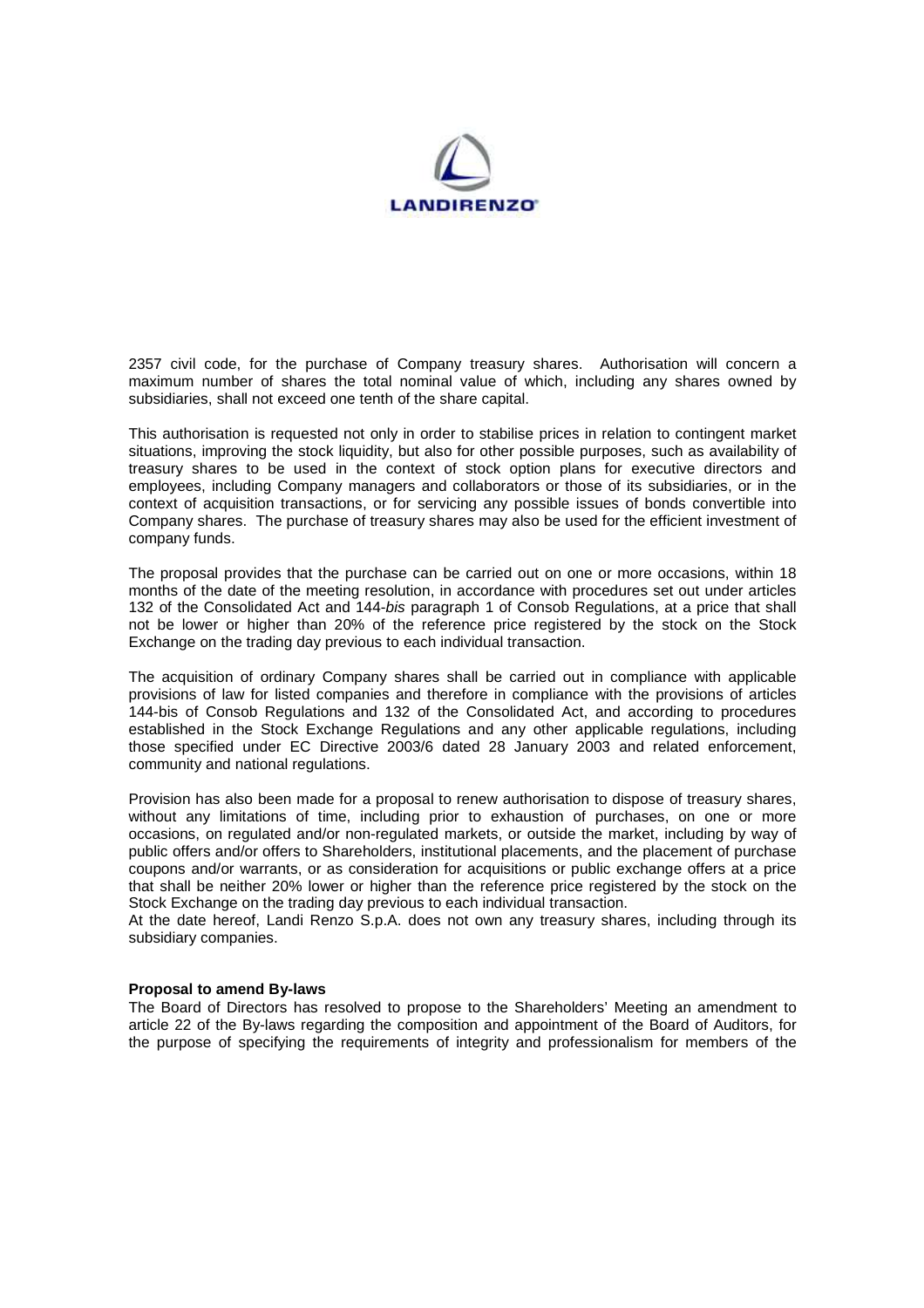

board of auditors and specifying the matters and sectors of business strictly relative to those of the Company.

Landi Renzo is a world leader in the sector of lpg and methane supply components for the automotive sector.

The company has registered offices in Cavriago (Reggio Emilia) and over 50 years experience in the sector and is characterised by sustained growth rates in income and the international nature of its business, through a presence in over 50 Countries, and a percentage of sales generated abroad of over 70%.

Landi Renzo S.p.A. has been listed on the Star Segment of Borsa Italiana since June 2007.

The officer responsible for the preparation of the Company's financial reports, Paolo Cilloni, declares pursuant to article 154 bis, paragraph 2 of the Consolidated Financial Act that financial information contained in this press release corresponds to documented results, and to accounting records and books.

Investor Relations: Pierpaolo Marziali **Barabino & Partners Barabino & Partners** Landi Renzo Investor Relator<br>
Investorrelationslandi.it@landi.it Marco Lastrico @barabino.it Investorrelationslandi.it@landi.it<br>+39.0522.94.33

Press Office: Barabino & Partners Federico Vercellino f.vercellino@barabino.it +39.02.72.02.35.35

+39.02.72.02.35.35

Cavriago (RE), 20 March 2008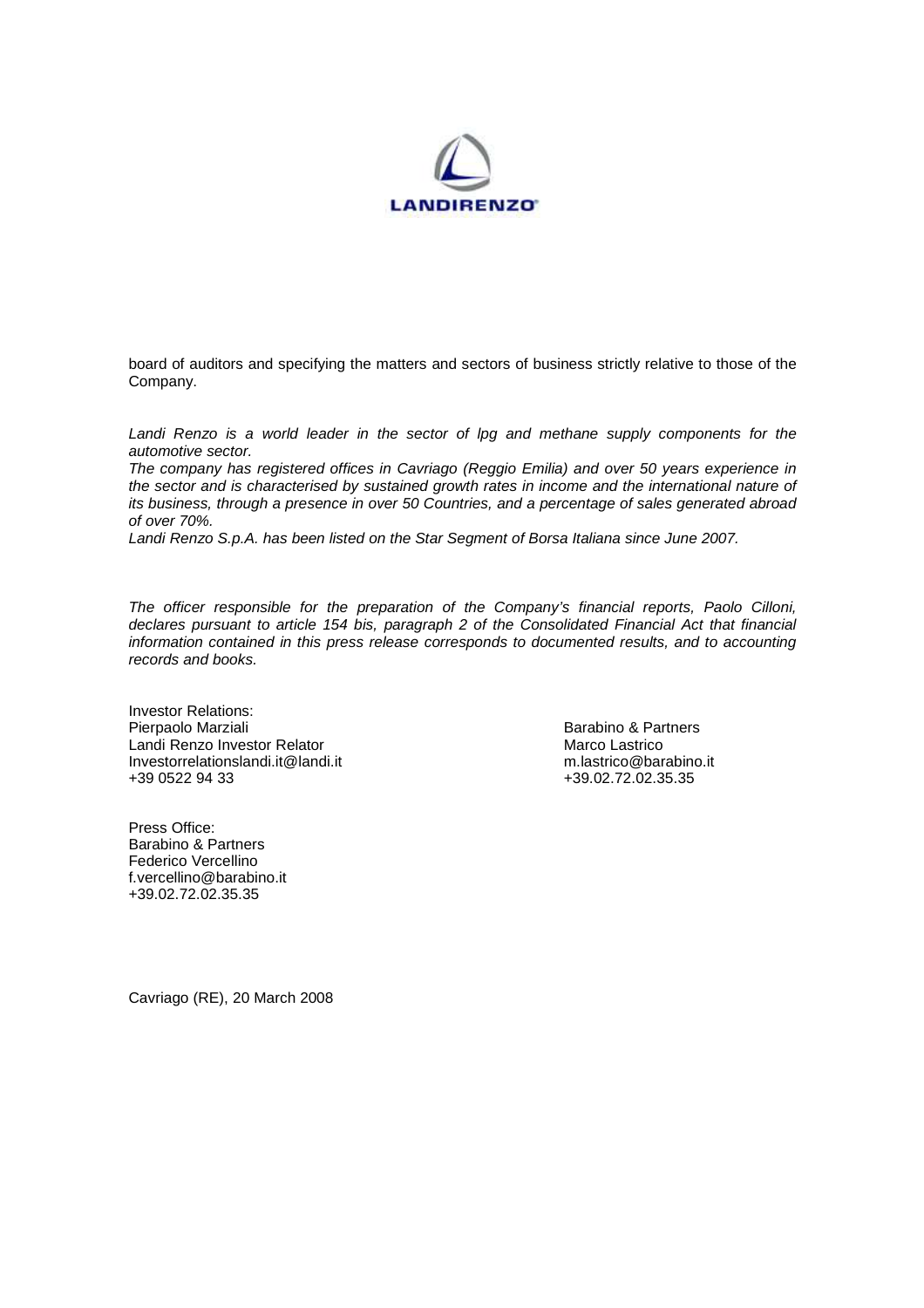

## **Landi Renzo S.p.A. consolidated balance sheet**

| <b>ASSETS (thousands of Euros)</b>                          | 31 December 2007  | 31 December 2006 |
|-------------------------------------------------------------|-------------------|------------------|
| Non-current assets                                          |                   |                  |
| Property, plant and equipment                               | 14.926            | 24.581           |
| Investment property                                         |                   | 879              |
| Development expenditure                                     | 1.844             | 1.095            |
| Goodwill                                                    | 2.988             | 2.988            |
| Other intangible assets with finite useful lives            | 1.290             | 637              |
| Other non-current financial assets                          | 80                | 102              |
| Deferred tax assets                                         | 1.841             | 1.193            |
| <b>Total non-current assets</b>                             | 22.970            | 31.475           |
|                                                             |                   |                  |
| <b>Current assets</b>                                       |                   |                  |
| Trade receivables                                           | 41.856            | 21.371           |
| Inventories                                                 | 33.091            | 32.161           |
| Other receivables and current assets                        | 8.870             | 7.368            |
| Other receivables and current assets - related parties      | 88                |                  |
| Current financial assets                                    | 205               | 188              |
| Cash and cash equivalents                                   | 58.055            | 9.771            |
| <b>Total current assets</b>                                 | 142.164           | 70.858           |
|                                                             |                   |                  |
| <b>TOTAL ASSETS</b>                                         | 165.134           | 102.333          |
|                                                             |                   | 31 December 2006 |
| <b>EQUITY AND LIABILITIES (thousands of Euros)</b>          | 31 December 2007  |                  |
| Equity attributable to the shareholders of the parent       |                   |                  |
| Share capital                                               | 11.250            | 2.500<br>24.214  |
| Other reserves                                              | 74.356            |                  |
| Profit for the period/year                                  | 19.661<br>105.266 | 16.680           |
| Total equity attributable to the shareholders of the parent |                   | 43.394           |
| <b>Minority interests</b>                                   | 134               | 160              |
|                                                             |                   |                  |
| <b>TOTAL EQUITY</b>                                         | 105.401           | 43.554           |
|                                                             |                   |                  |
| <b>Non-current liabilities</b>                              |                   |                  |
| Bank loans                                                  | 1.971             | 5.673            |
| Other non-current financial liabilities                     | 632               | 7.083            |
| Provisions for risks and charges                            | 246               | 611              |
| Defined benefit plans                                       | 1.948             | 2.419            |
| Deferred tax liabilities                                    | 1.675             | 3.318            |
| <b>Total non-current liabilities</b>                        | 6.473             | 19.105           |
| <b>Current liabilities</b>                                  |                   |                  |
| Bank overdraft and short-term loans                         | 4.687             | 3.207            |
| Other current financial liabilities                         | 163               | 1.212            |
| Trade payables                                              | 39.655            | 24.447           |
| Trade payables - related parties                            | 2.780             | 3.178            |
| <b>Tax liabilities</b>                                      | 2.467             | 2.690            |
| Other current liabilities                                   | 3.198             | 2.352            |
| Other current liabilities - related parties                 | 312               | 2.588            |
| <b>Total current liabilities</b>                            | 53.261            | 39.674           |
|                                                             |                   |                  |
| <b>TOTAL LIABILITIES AND EQUITY</b>                         | 165.134           | 102.333          |